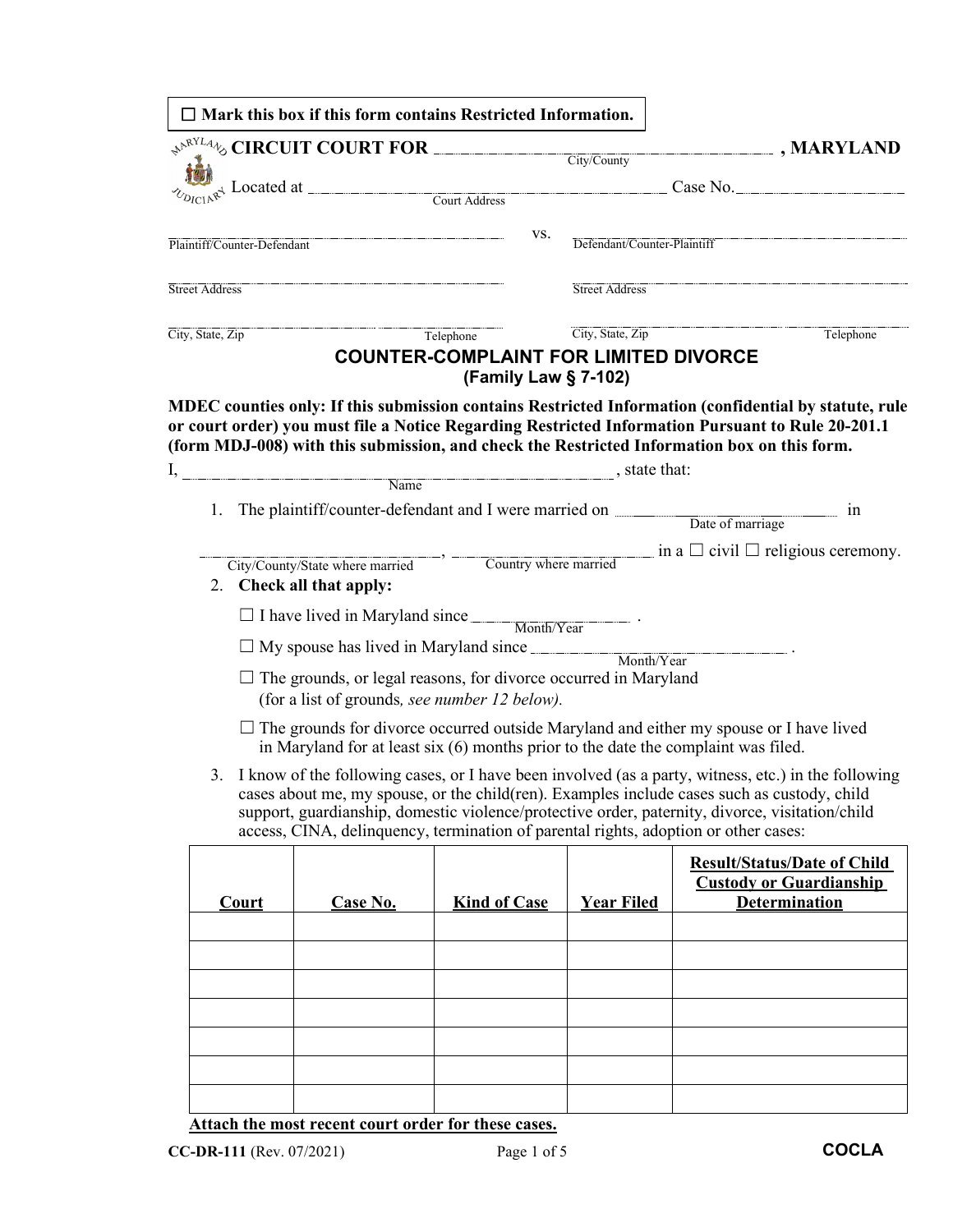## 4. **Children** *(check one):*

☐ We have no children together *(skip to number 10)*.

 $\Box$  My spouse and I are the parents of the following child(ren).

| Name                                | ----------------------<br>Age | Name | Age |
|-------------------------------------|-------------------------------|------|-----|
| ---------------------------<br>Name | Age                           | Name | Age |
| Name                                | Age                           | Name | Age |

5. I know of the following people, who are not parties to this case, who have physical custody of, or claim rights of legal custody, physical custody, or visitation/child access with the minor child(ren).

| Name                                      | Current address |  |
|-------------------------------------------|-----------------|--|
| Name:                                     | Current address |  |
| Name.                                     | Current address |  |
| The minor child(ren) currently live(s) at |                 |  |

- 6. The minor child(ren) currently live(s) at  $\frac{1}{\sqrt{2\pi}}$ with  $\frac{1}{2}$ Name **Address**
- 7. The minor child(ren) has/have lived in Maryland for at least six (6) months  $\Box$  yes  $\Box$  no. In the past five (5) years the minor child(ren) have lived in the following places with the following persons:

| <b>Time Period</b> | <b>Address</b> | <b>Name(s) and Current Address of</b><br>Person(s) with whom Minor<br><b>Child(ren)</b> Lived |
|--------------------|----------------|-----------------------------------------------------------------------------------------------|
|                    |                |                                                                                               |
|                    |                |                                                                                               |
|                    |                |                                                                                               |
|                    |                |                                                                                               |
|                    |                |                                                                                               |
|                    |                |                                                                                               |

8. It is in the best interest of the minor child(ren) that I have **(***check one selection from each line***):**

 $\Box$  joint  $\Box$  primary physical custody (parenting time) of

| Name of child(ren)                                                    |
|-----------------------------------------------------------------------|
| $\Box$ joint $\Box$ sole legal custody (decision-making authority) of |
|                                                                       |
| Name of child(ren)                                                    |
| $\Box$ visitation (child access or parenting time) with               |
|                                                                       |
| Name of child(ren)                                                    |

**CC-DR-111** (Rev. 07/2021) Page 2 of 5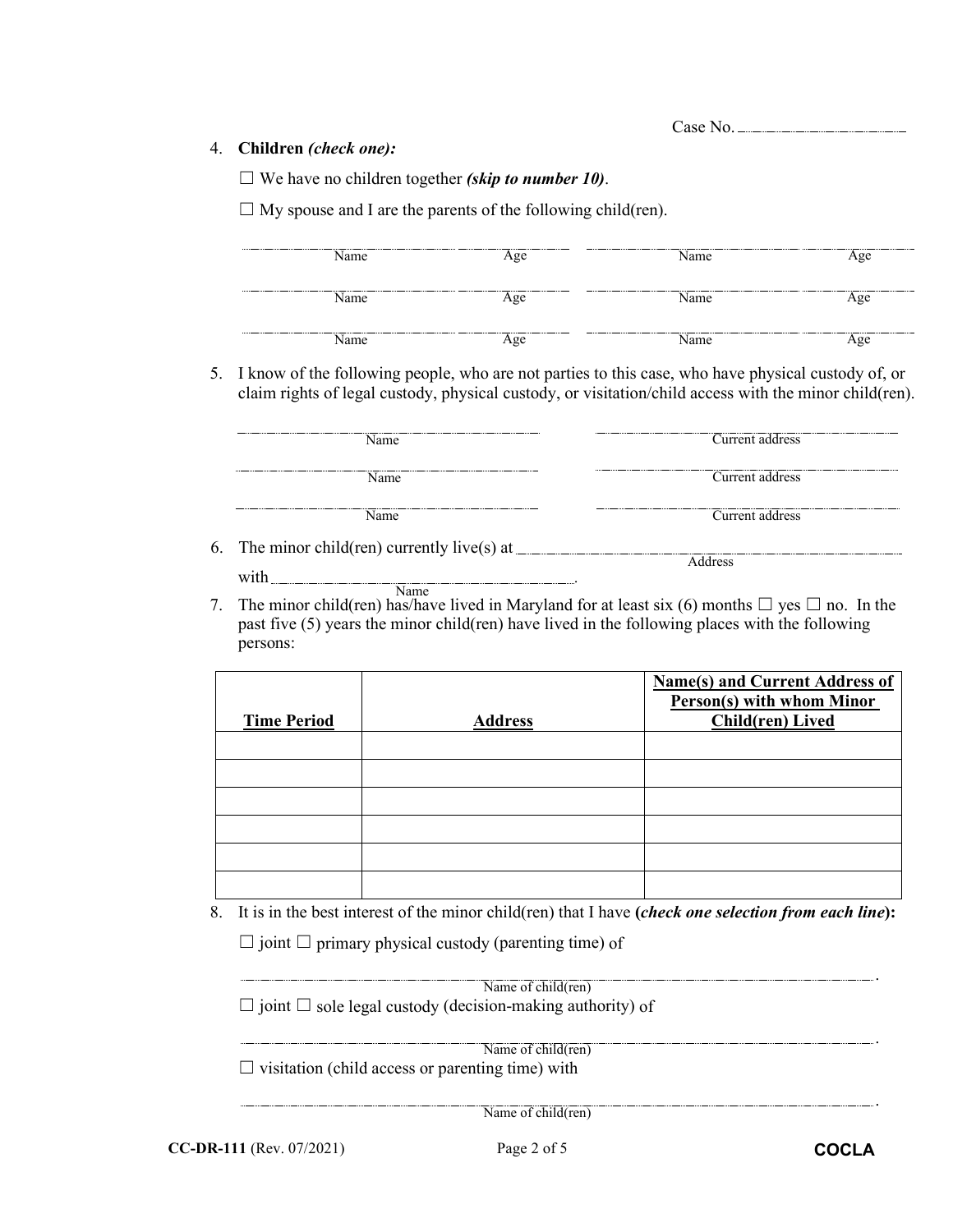|--|--|

My spouse and I (*check one*):

- $\Box$  have agreed on a parenting plan(s) that we believe is/are in the best interest of the minor child(ren). **Attach your signed parenting plan agreement.**
- $\Box$  have not agreed on a parenting plan(s). *See: Maryland Parenting Plan Instructions (CC-DRIN-109) and Maryland Parenting Plan Tool (CC-DR-109).*
- 9. **Child support (***check one***):**

 $\Box$  I am asking for child support and/or health insurance for the minor child(ren).

**If you and your spouse's combined gross monthly income (not take home pay) is \$15,000 or less, attach Financial Statement (Child Support Guidelines) (CC-DR-030); if the combined gross monthly income is more than \$15,000, attach Financial Statement (General) (CC-DR-031).**

 $\Box$  Child support has been established:

 $\square$  in a separate court case, Case No.  $\square$ 

. Attach a copy of the most recent order if available. County and State

 $\Box$  in the Office of Child Support, Case No.

 $\Box$  I am not asking for child support and/or health insurance for the child(ren) at this time because

10. **Alimony:**  $I \square$  am  $\square$  am not seeking alimony because

## **Attach a General Financial Statement (Form CC-DR-031) if you want Alimony.**

11. **Marital Property:** (*You do not have to complete this section if you are not asking the court to make decisions about your property. However, if you do not complete this section, the court may be barred from making decisions about certain property.)*

My spouse and/or I have the following property *(check all that apply)*:

□ House □ Furniture

- $\Box$  Bank account(s) and investment(s)  $\Box$  Family Use Personal Property
- 
- $\Box$  Motor vehicle(s)
- ☐ Other:
- 12. My grounds (legal reasons) for a limited divorce are **(***you may check more than one***):**

☐ **Cruelty/Excessively Vicious Conduct Against Me and/or my Minor Child(ren)** - My spouse has persistently treated me or my minor child(ren) cruelly and/or has engaged in excessively vicious conduct rendering continuation of the marital relationship impossible if I am to preserve my health, safety, and self-respect.

□ **Actual Desertion -** On or about , my spouse, without just cause or Month/Date/Year

reason, abandoned and deserted me, with the intention of ending our marriage. This abandonment has continued without interruption up to and including the time of filing of this complaint.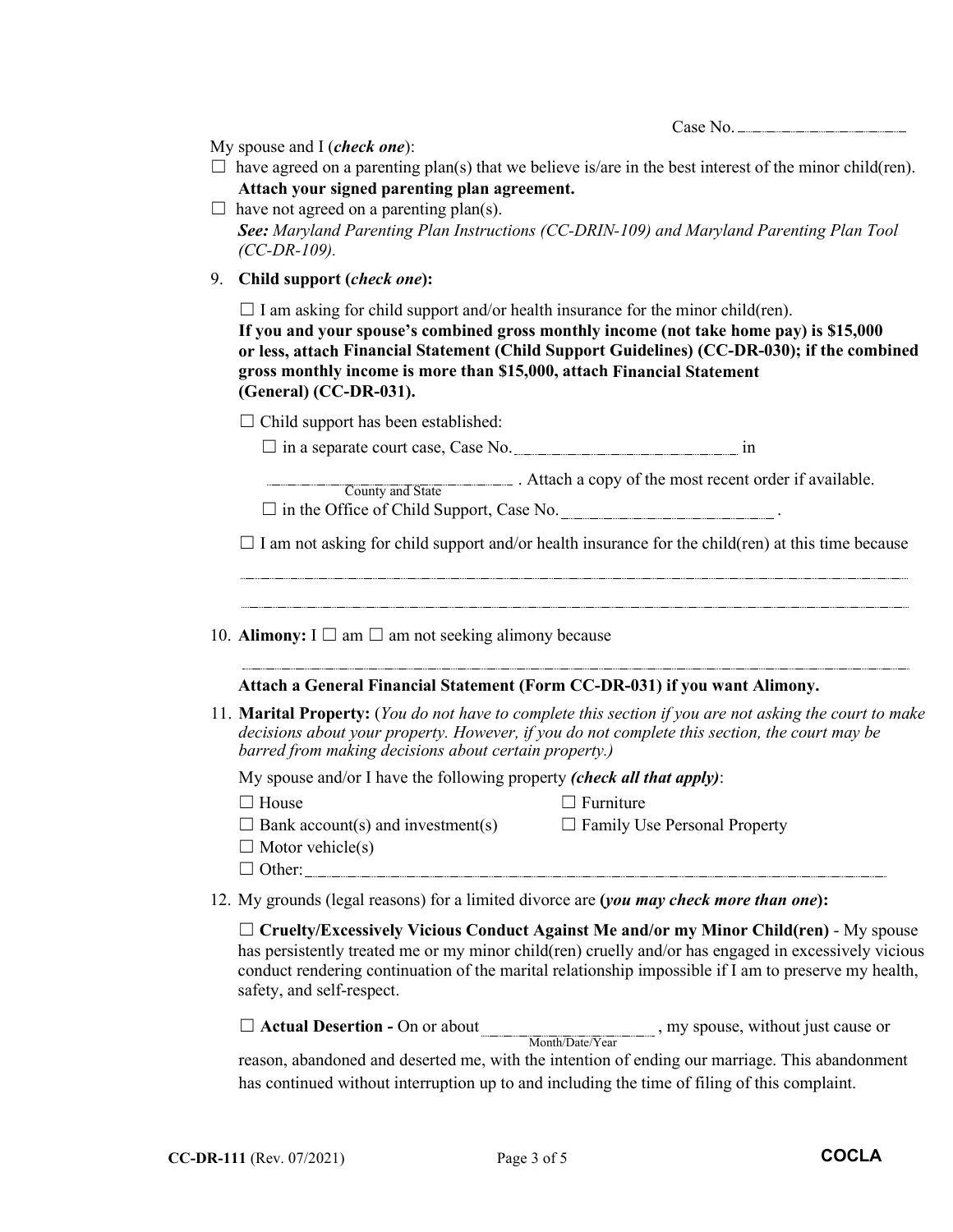Case No.

□ **Constructive Desertion** - My spouse's actions have terminated the spousal relationship and made it impossible for me to continue the marriage and preserve my health, safety, or self-respect, and since these actions occurred, I have not had sexual intercourse with my spouse.

□ **Separation** - From on or about Month/Date/Year, my spouse and I have lived apart in separate residences, without interruption, without sexual intercourse, with the express intent of ending our marriage.

## **FOR THESE REASONS**, I request *(check all that apply):*

 $\boxtimes$  A Limited Divorce.

- $\Box$  Joint  $\Box$  primary physical custody (parenting time) of the minor child(ren).
- $\Box$  Joint  $\Box$  sole legal custody (decision-making authority) of the minor child(ren).
- $\Box$  Visitation (child access or parenting time) with the minor child(ren).

☐ Child support **(attach Form CC-DR-030 or CC-DR-031).**

 $\Box$  Health insurance for the child(ren).

 $\Box$  Health insurance for me.

 $\Box$  To live in the family home for up to three (3) years from the date of the limited divorce for the benefit of the minor child(ren).

 $\Box$  To have and use the family use personal property for up to three (3) years from the date of the limited divorce for the benefit of the minor child(ren).

- ☐ Alimony **(attach Form CC-DR-031).**
- $\Box$  Resolution of personal property issues.
- $\boxtimes$  Any other appropriate relief.

I solemnly affirm under the penalties of perjury that the contents of this document are true to the best of my knowledge, information, and belief.

| Date | Signature of Plaintiff/Attorney | <b>Attorney Number</b> |
|------|---------------------------------|------------------------|
|      |                                 | <b>Printed Name</b>    |
|      | --------------------------      | Address                |
|      | City, State, Zip                |                        |
|      | ,,,,,,,,,,,,,,,,,,,,,,,,,,,     | Telephone Number       |
|      | E-mail                          | Fax                    |
|      |                                 |                        |